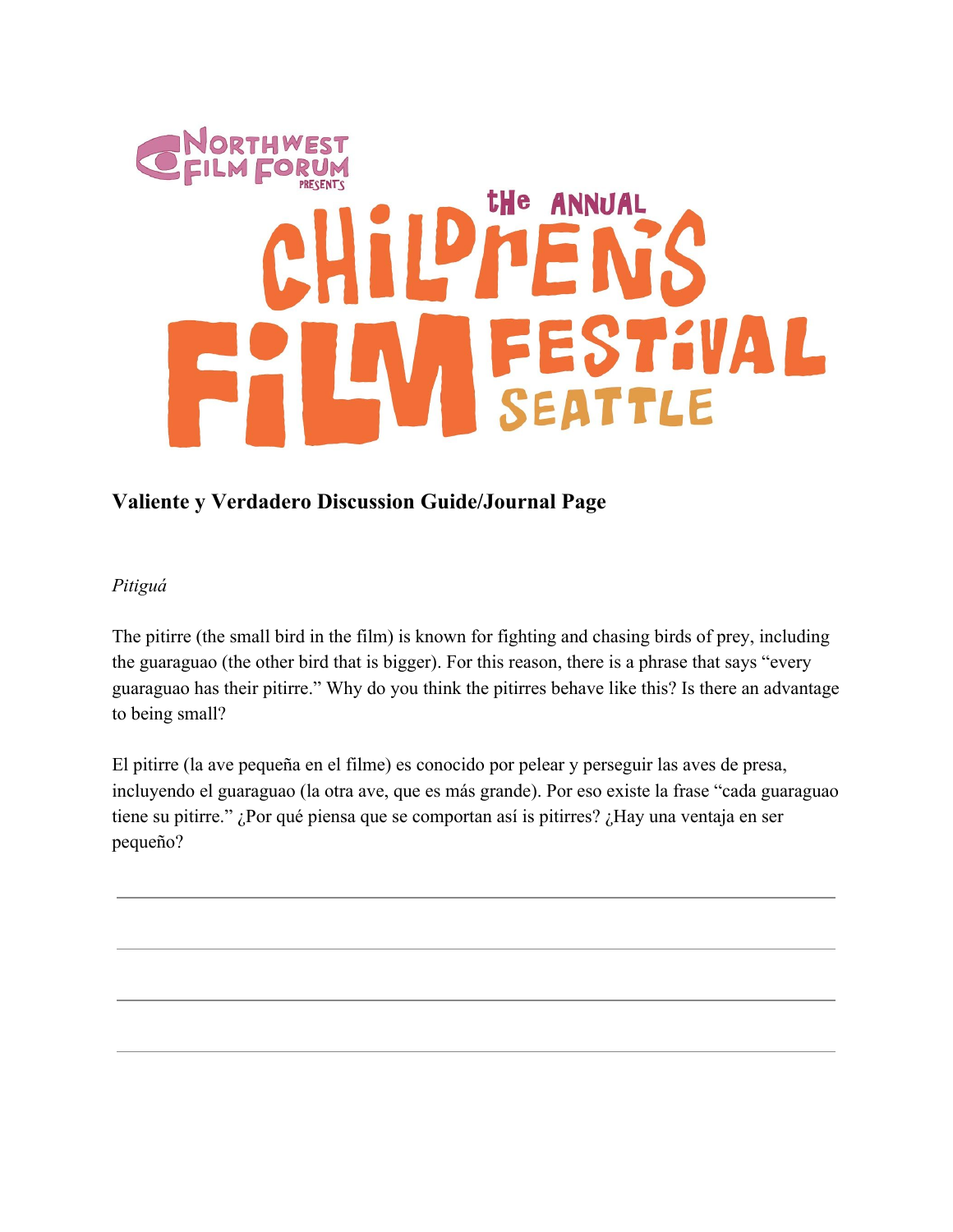## *The Cubicbird*

In this short film, a bird invents a creative way to escape a cage. How have you used creativity to solve a problem?

En este cortometraje, un pájaro inventa una manera creativa de escapar de una jaula. ¿Cómo has usado la creatividad para resolver un problema?

### *Ramón*

In this short film, Ramón encounters a difficult loss. What can we learn when we lose something?

En este cortometraje, Ramón se encuentra con una pérdida difícil. ¿Qué podemos aprender cuando perdemos algo?

*Maria Camila's Gift*

Without buying anything, Maria Camila creates the perfect gift. Think of your best friend. Without using money, how would you create the perfect gift for this person?

Sin comprar nada, Maria Camila crea el regalo perfecto. Piensa en tu mejor amigo. Sin usar dinero, ¿cómo crearías el regalo perfecto para esta persona?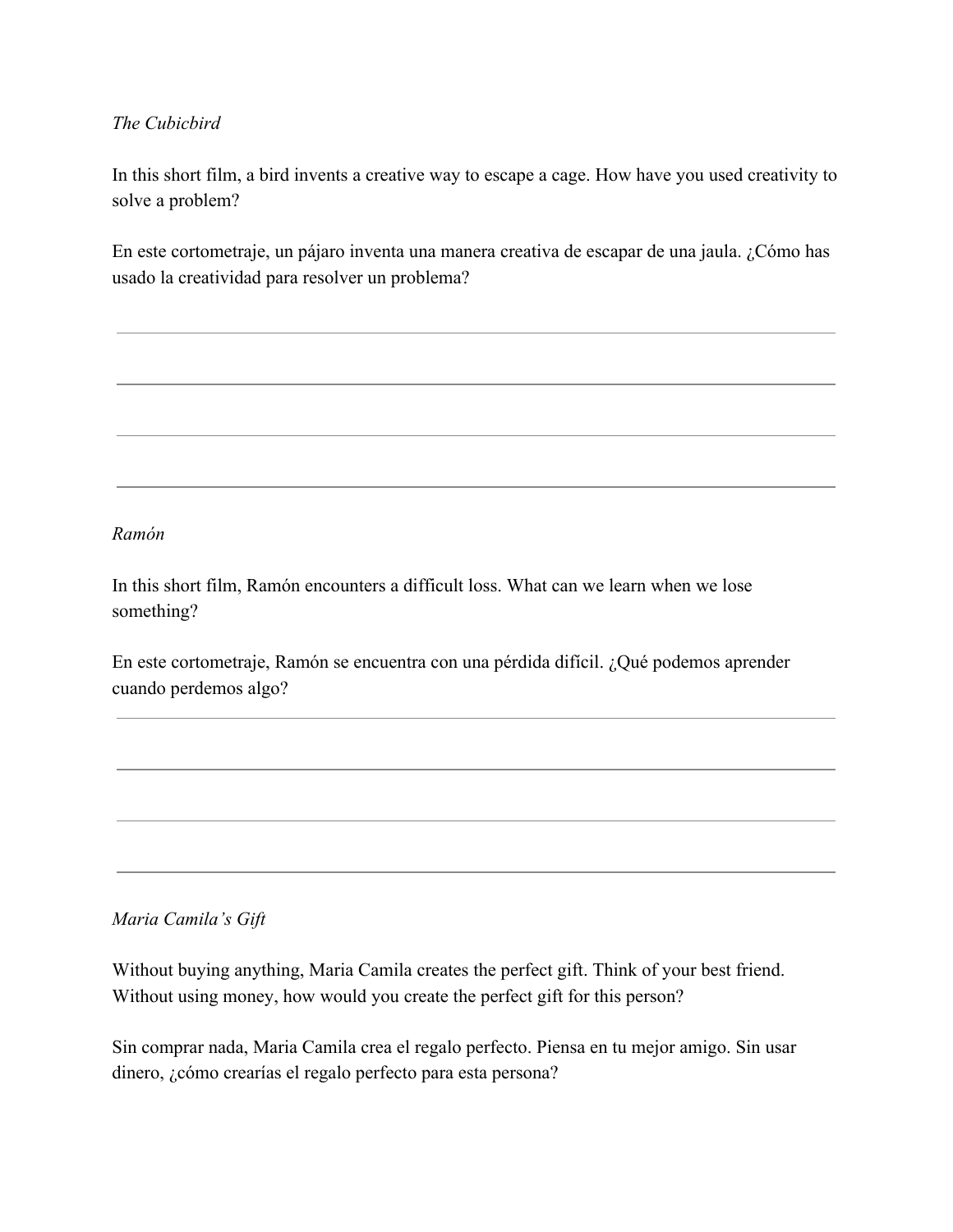# *Como Jugando / Like Playing*

In this film, the brothers García and Carlitos have a very entertaining and satisfying adventure. What would it take to have your own adventure? What would you do?

En este filme, los hermanos García y Carlitos tienen una aventura muy entretenida y satisfactoria. ¿Qué sería necesario para tener tu propia aventura? ¿Qué harías?

#### *Pasivo*

The music and the connections that we make with music are very important in life. Is there a musical instrument that you would like to learn? Why that particular instrument?

La música y las relaciones que hacemos con la música son muy importantes en la vida. ¿Hay un instrumento musical que te gustaría aprender? ¿Por qué este instrumento musical?

*Lea Salvaje / Wild Lea*

In this movie there are advantages and disadvantages to following the rules. What are the good reasons for breaking rules?